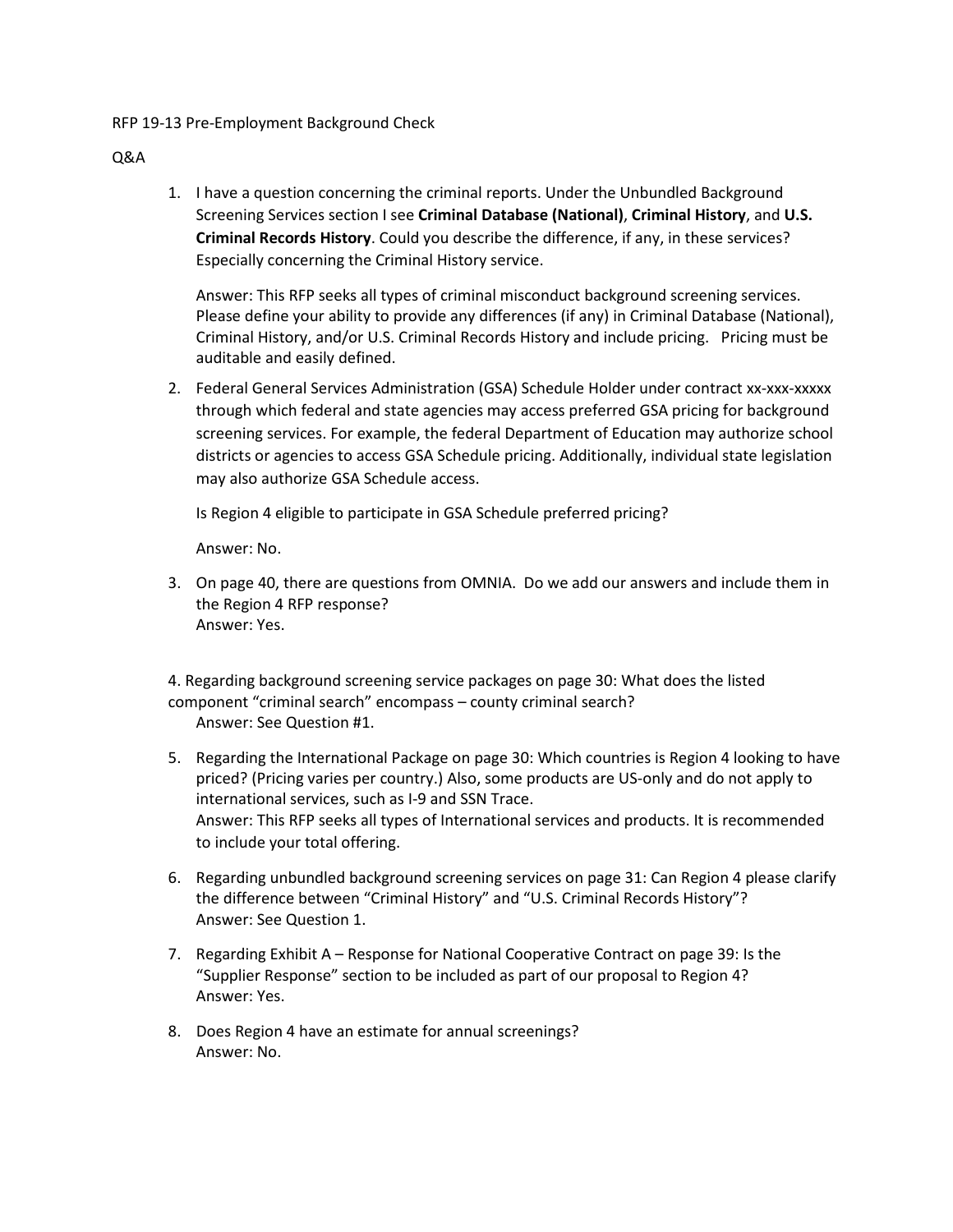- 9. Are the services listed in the International Package to be performed 100% internationally (i.e. international employment credit report) or a combination of international and domestic verifications? Answer: Services may be performed in combination or separate. It is recommended to include a total offering. Pricing must be auditable and easily defined.
- 10. The 5 packages referenced for pricing do not mention alias names or address history. Would you like these priced as a CURRENT name only and CURRENT address only? Answer: Yes.
- 11. If the packages referenced only require pricing of current name and current address, should we add additional packages on the pricing document since not ALL entities will order the same packages and may require all names and addresses? Answer: Yes. It is recommended to include a total offering. Pricing must be auditable and easily defined.
- 12. Who is the current vendor on the contract? Answer: Region 4 does not have a current contract for pre-employment background screening, related products and services.
- 13. What is the current pricing on the contract? Answer: See Question #12.
- 14. Are there multiple vendors on the current contract? Answer: See Question #12.
- 15. If there are multiple vendors on the current contract, how many are there and who are they? Answer: See Question #12.
- 16. Will preference be given to a vendor that is a member of the NAPBS or other organizations? Answer: No. See IV Evaluation Process and Criteria.
- 17. Can you provide Region4's current contract(s) for the services defined in the RFP? Answer: See Question #12.
- 18. Will this contract be awarded to a single provider (sole source agreement) or will there be awards to multiple vendors? Answer: Region 4 ESC reserves the right to award to multiple providers see RFP 19-13, Product/Services Specifications.
- 19. For Rescreening/Continuous Monitoring Services, are you seeking only criminal services or are you also interested in other periodic screening/continuous monitoring services (example: driver monitoring, periodic MVR searches, healthcare exclusions monitoring, etc.)?

Answer: This RFP seeks pre-employment background screening, related products and services. It is recommended to include your total product and service offering. Pricing must be auditable and easily defined.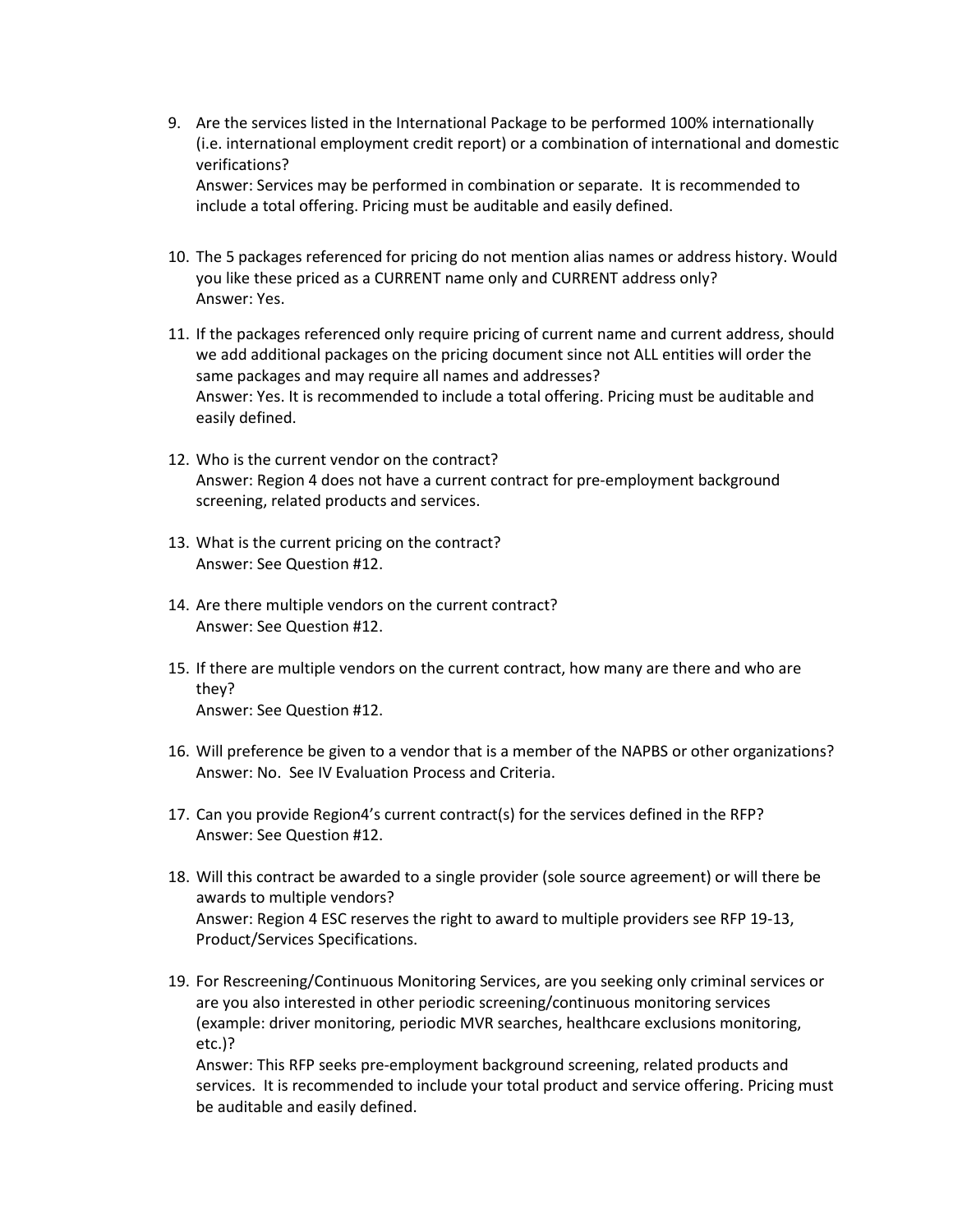- 20. For the DOJ verification services, are you seeking fingerprint-based background screening? Would searches be conducted through state DOJ only or would they also include federal? If yes, are you primarily seeking facilitation of fingerprint collection? Answer: This RFP seeks all types of services and products. It is recommended to include your total product and service offering. Pricing must be auditable and easily defined.
- 21. Where would you like for us to place the: **IV. EVALUATION PROCESS AND CRITERIA** section in our response? Answer: Adding a title and noting as a separate sheet(s) in the response is acceptable.
- 22. Would it be possible to get the RFP in word format so as to maintain the integrity / formatting of the documents? Answer: No.
- 23. Who is your current provider for pre-employment background screening, related products and services? Please provide their current pricing, if possible. Answer: See Question #12. There are no current providers for pre-employment background screening, related products and services.
- 24. On page 12, item 24 and 25, you state that Region 4 ESC could award contracts to multiple vendors and that this is a non-exclusive contract. "Region 4 ESC reserves the right to obtain like goods and services from other sources." Please clarify is this a contract of convenience or are participating members mandated to use the awarded vendor?

Answer: Region 4 ESC or participating agencies are not mandated to utilize the contract.

- 25. Upon award, how will Region 4 ESC/OMNIA Partners convey the awarded vendor(s) to your various members? For example, will Region 4 ESC/OMNIA Partners send out correspondence to all members to start using said vendor? Or will the vendor just be listed in a directory that lists all service providers? Answer: OMNIA Partners will work with awardee(s) to market contract(s).
- 26. Are there any pain points with your current provider? Answer: See Question #12. There are no current providers for pre-employment background screening, related products and services.
- 27. Why are you evaluating new providers for pre-employment background screening, related products and services? Answer: See Question #12. There are no current provides for pre-employment background screening, related products and services.
- 28. Will preference be given to providers that are accredited by (not just a member of) the National Association of Professional Background Screeners (NAPBS)? Answer: No. See IV Evaluation Process ad Criteria.
- 29. In our experience, vendors have different names for the same product. In your pricing sheet for unbundled services on page 31, you have listed "Criminal Database (National)", "Criminal History" and "U.S. Criminal Records History." We have found that all of these